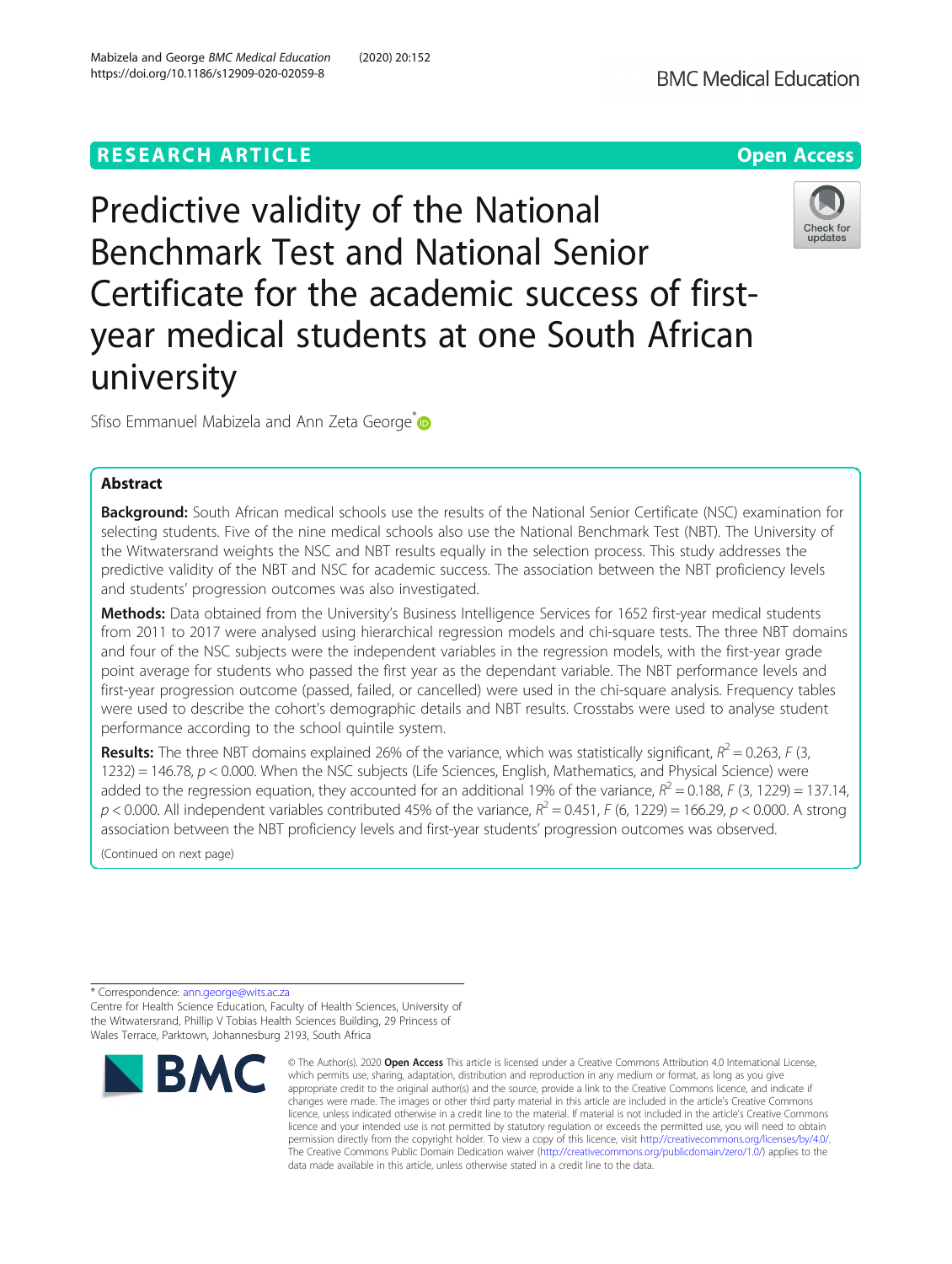#### (Continued from previous page)

Conclusion: The NBT results, when weighted equally to the NSC results, explained more variance than the NSC alone in predicting academic success in the first year of the medical degree. The NBT should not only be used for selecting medical students but should also be used to place students with lower entry-level skills in appropriate foundation programmes and to identify students who are admitted to regular programmes who may need additional support.

Keywords: First-year academic success, Medical students, Selection tests, Hierarchical multiple regression, National Benchmark Test, National Senior Certificate, South Africa

# Background

The first-year performance of medical students is considered to have a profound influence on their future academic progress [\[1](#page-8-0)]. A successful first year promotes the development of a positive attitude, self-confidence, and a commitment to their studies [[2\]](#page-9-0). Admission tests are used to identify students with cognitive abilities to cope with the intellectual demands of the medical programme and non-cognitive attributes to assimilate the ethical, inter-relational, and motivational challenges [\[3](#page-9-0), [4](#page-9-0)]. All nine South African medical schools use the results for selected subjects from the National Senior Certificate (NSC) in their selection process. The NSC is written in the final year (Grade 12 or the matric year) of the Further Education and Training level. $<sup>1</sup>$  Five medical schools</sup> use both the NSC results and the National Benchmark Test (NBT) to select students [[3\]](#page-9-0).

The NSC results represent the extent to which a student has met the requirements for grades R–12 [\[5](#page-9-0)], based on the final examinations. For each subject, students are allocated rating codes from 1 (not achieved) to 7 (outstanding achievement), which correspond to a range of scores expressed as percentages (see Table 1). Based on their NSC results, students obtain either a Higher Certificate, National Diploma, or a Bachelor Degree pass (see Table [2\)](#page-2-0), which determine the higher education training programmes students are eligible to pursue.

Higher Education South Africa<sup>2</sup> commissioned the NBT in 2005, to complement the NSC results and to provide universities with information about first-year university students' entry-level skills [[7,](#page-9-0) [8\]](#page-9-0). The NBTs are written in the final year (grade 12) of the Further Education Training level by prospective university entrants, depending on the admission requirements of the degree they intend studying. Universities use the NBT results to select and place students in programmes for which they qualify. The NBT assesses students in three domains: NBT Mathematics (NBT MAT), NBT Academic Literacy (NBT AL) and NBT Quantitative Literacy (NBT QL). The NBT results provide information about students' abilities and skills that could predict their future academic performance [\[9](#page-9-0)]. The NBT AL tests academic reading and reasoning abilities, aiming to examine students' abilities to engage successfully with the language demands of higher education [\[10](#page-9-0), [11](#page-9-0)]. The NBT QL examines students' abilities to solve quantitative problems (mathematical and statistical) in areas relevant to higher education programmes [\[11](#page-9-0)]. The NBT MAT test is designed to assess students' understanding of mathematical concepts from the school Mathematics curriculum and disciplines such as Mathematics, physics and chemistry [[11,](#page-9-0) [12\]](#page-9-0). The NBT MAT is written by those students who intend applying for programmes that require Mathematics [[13\]](#page-9-0). Students' performance in each domain of the NBT is categorised into four levels (*profi*cient, intermediate upper, intermediate lower, and basic), for universities to make selection choices (Table [3](#page-3-0)).

The NSC is norm-referenced while the NBT is criterion-referenced [\[15\]](#page-9-0). Norm-referenced tests differ from criterion-referenced tests in their purpose, content selection, and nature of scoring, which influences how the results are interpreted  $[16]$  $[16]$ . The NSC is designed to sort and rank students, and the NBT is intended to show students' performance in clearly defined domains that require mastery [\[16,](#page-9-0) [17\]](#page-9-0).

The South African higher education system is afflicted by low throughput rates and increasing failure and dropout rates [\[11,](#page-9-0) [18,](#page-9-0) [19](#page-9-0)]. The poor university throughput

**Table 1** NSC rating codes and descriptions [[5](#page-9-0)]

| Rating code    | Description             | Score      |
|----------------|-------------------------|------------|
| 7              | Outstanding achievement | $80 - 100$ |
| 6              | Meritorious achievement | $70 - 79$  |
| 5              | Substantial achievement | $60 - 69$  |
| $\overline{4}$ | Adequate achievement    | $50 - 59$  |
| 3              | Moderate achievement    | $40 - 49$  |
| $\mathfrak{D}$ | Elementary achievement  | $30 - 39$  |
| 1              | Not achieved            | $0 - 29$   |

<sup>&</sup>lt;sup>1</sup>The South African Education system is divided into the Basic Education and Higher Education systems. The Basic Education system consists of the General Education Training level (grades R-9) and the Further Education Training level (grades 10–12). Students write the NSC examination at the end of the grade 12 year of the Further Education Training level.

<sup>&</sup>lt;sup>2</sup>Higher Education South Africa, an organisation representing South Africa's universities, became 'Universities South Africa' in 2015.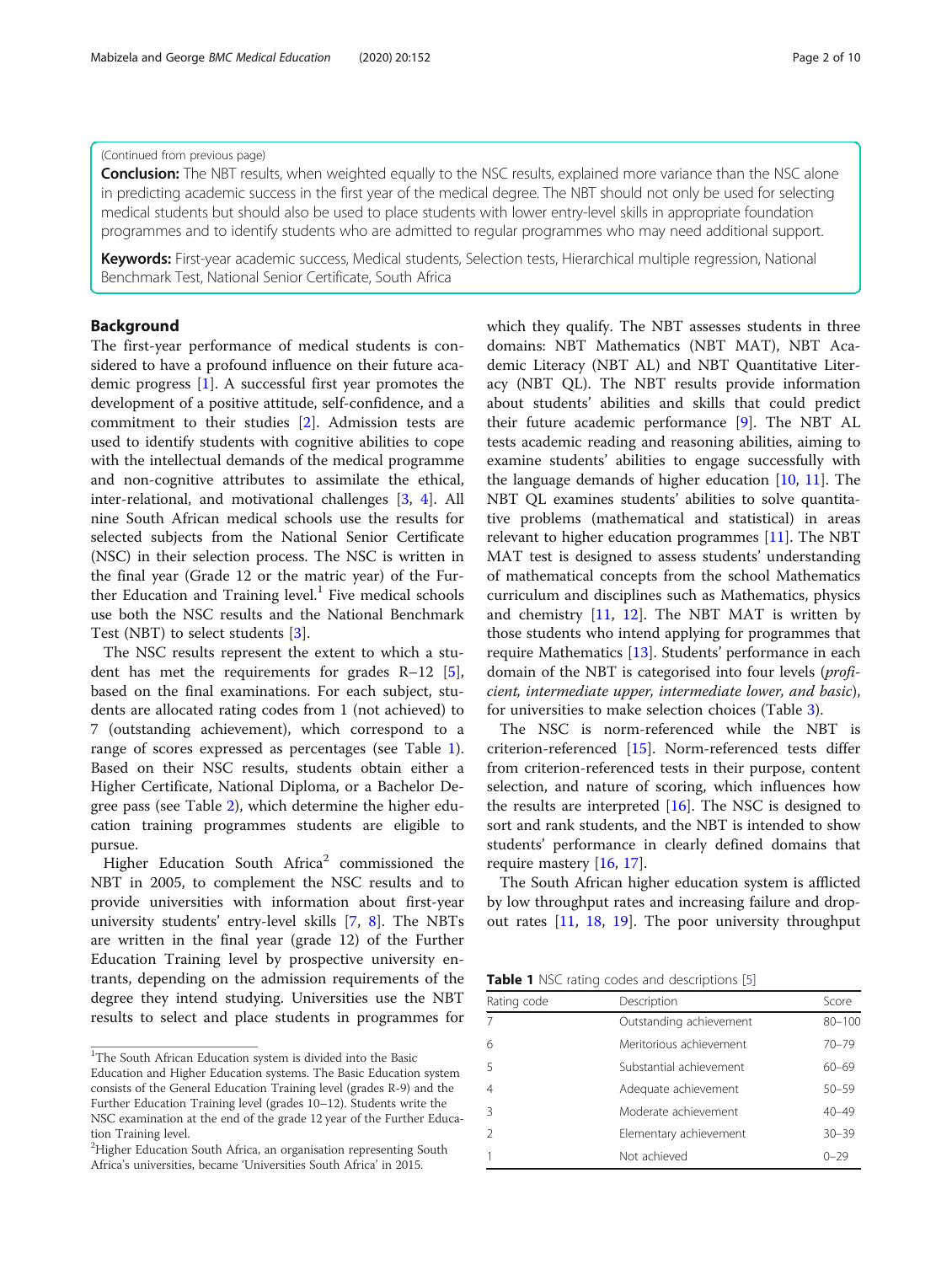<span id="page-2-0"></span>Table 2 NSC outcome descriptors [\[6](#page-9-0)]

| Higher Certificate | Pass the NSC with at least a rating of 2<br>(30-39%) for the language of learning<br>and teaching of higher education<br>institutions.                                                                                                   |
|--------------------|------------------------------------------------------------------------------------------------------------------------------------------------------------------------------------------------------------------------------------------|
| National Diploma   | Pass the NSC with an achievement<br>rating of 3 (40-49%) or better in four<br>subjects. At least a rating of 2 (30-39%)<br>for the language of learning and teaching<br>of the higher education institution.                             |
| Bachelor Degree    | Pass the NSC with an achievement rating<br>of 4 (50-59%) or better in four subjects<br>from the designated list. At least a rating<br>of 2 (30-39%) for the language of learning<br>and teaching of the higher education<br>institution. |

rate could be partially explained by the inequities that persist in the Basic Education system. Several authors, e.g. Prince [[15\]](#page-9-0), Walton, Bowman and Osman [[20](#page-9-0)], and Maringa and Osman [\[21](#page-9-0)], have described South African Basic Education as effectively consisting of two schooling systems. The two disparate systems are believed to contribute to racialised representation and throughput at university [[20](#page-9-0)–[22](#page-9-0)].

South African schools are classified using a quintile system based on socioeconomic indicators, including the average income and unemployment rates in a school's geographical location [\[23](#page-9-0)]. Quintile one is the poorest quintile, quintile two is the second-poorest quintile, and so on [\[24](#page-9-0)]. Each quintile encompasses one-fifth of the learners enrolled in public ordinary<sup>3</sup> schools  $[24]$  $[24]$ . Teachers with the most substantial content knowledge tend to teach in quintile 5 schools [[22\]](#page-9-0). Initially intended to provide funding for schools in lower socio-economic areas, the quintile system introduced by the Department of Education in 2006 is regarded as having reinforced socioeconomic inequalities [\[23\]](#page-9-0). The less affluent schools in quintiles 1, 2, and 3, which include many of the former Black<sup>4</sup> and Coloured<sup>4</sup> schools, tend to produce learners with limited abilities in reading, writing, and numeracy [[20](#page-9-0), [25\]](#page-9-0), while the schools in quintiles 4 and 5, largely made up of the former White $4$  and Indian $4$  schools, produce more university entrants and graduates [\[20](#page-9-0)–[22](#page-9-0)].

The Faculty of Health Sciences at the University of the Witwatersrand (Wits University) ranks applicants according to a composite index (CI) that weights the NBT and NSC results equally [[9\]](#page-9-0). The four other South African medical schools that use the NBT for selection purposes use NBT weightings of 30 and 40% [[3\]](#page-9-0). The 50% NSC contribution to the CI used at Wits University is derived from applicants' marks in English, Mathematics, Physical Science or Life Sciences, and the subject with the highest mark of the remaining subjects, except for the subject, Life Orientation. All three of the NBT domains are used to calculate the CI.

In response to government imperatives to produce more healthcare professionals and to reflect the country's demographics, South African medical schools have adjusted their admission requirements [[3\]](#page-9-0). Currently, 40% of the places available in the Bachelor of Medicine and Bachelor of Surgery (MBBCh) degree at Wits University are reserved for top-performing students. The remaining 60% is divided equally into three categories: top-performing rural students, top-performing students from quintile 1 and 2 schools, and top-performing  $Black<sup>4</sup>$  and Coloured<sup>4</sup> students. Wits University introduced rurality as a selection criterion in 2015.

The teaching programme for the six-year MBBCh degree at Wits University is divided into clinical and preclinical years [[4\]](#page-9-0). The medical curriculum is shown in Table [4.](#page-3-0) The first 2 years focus on the basic sciences [\[4](#page-9-0)]. The third and fourth years are the beginning of the clinical years, structured within integrated system-organ blocks [[9\]](#page-9-0). The fifth and sixth years are the clinical years during which students are allocated to clinical clerkships in four academic hospitals [\[9](#page-9-0)].

Tutoring programmes are available to all students across all years of study who need help with individual subjects. In addition, the Faculty's Office of Student Success (OSS) identifies students in need of support through early needs identification and whole class identification. The OSS offers individualised learning skills sessions, peer-tutoring for high-risk subjects, interventions for students from low-resourced school backgrounds, and mental health and wellness.

Given the need to improve the retention and throughput of South African medical students, it is imperative to understand the predictive validity of the NBT and NSC results as selection tools for entry into medical programmes. While many studies have investigated the predictive validity of the NSC [\[8](#page-9-0), [26](#page-9-0), [27](#page-9-0)] and the NBT [\[7](#page-9-0), [9\]](#page-9-0), and the combined predictive validity of the NBT and the NSC [\[15,](#page-9-0) [28\]](#page-9-0) for student performance, such research has not been conducted for first-year South African medical students at Wits University. Understanding the link between students' performance in the NBT and the first year of the MBBCh degree will provide a measure of whether the combination of the NSC and NBT can discriminate between students with the potential to succeed academically and those without, to identify students

 $\rm{^{3}The}$  term 'ordinary public' distinguishes government schools classified according to the quintile system from Schools of Specialisation that offer specialised curricula and are excluded from the quintile system.

<sup>&</sup>lt;sup>4</sup>The racial groupings of Black, Coloured (mixed race), and Indian, were introduced in South Africa during the apartheid era (1947–1994) according to the Population Registration Act (No. 30 of 1950). The terms are still in use to address the racial inequities in the country. Chinese people were classified as either Coloured or Indian. Where relevant, Chinese people are reported as a separate group in this paper.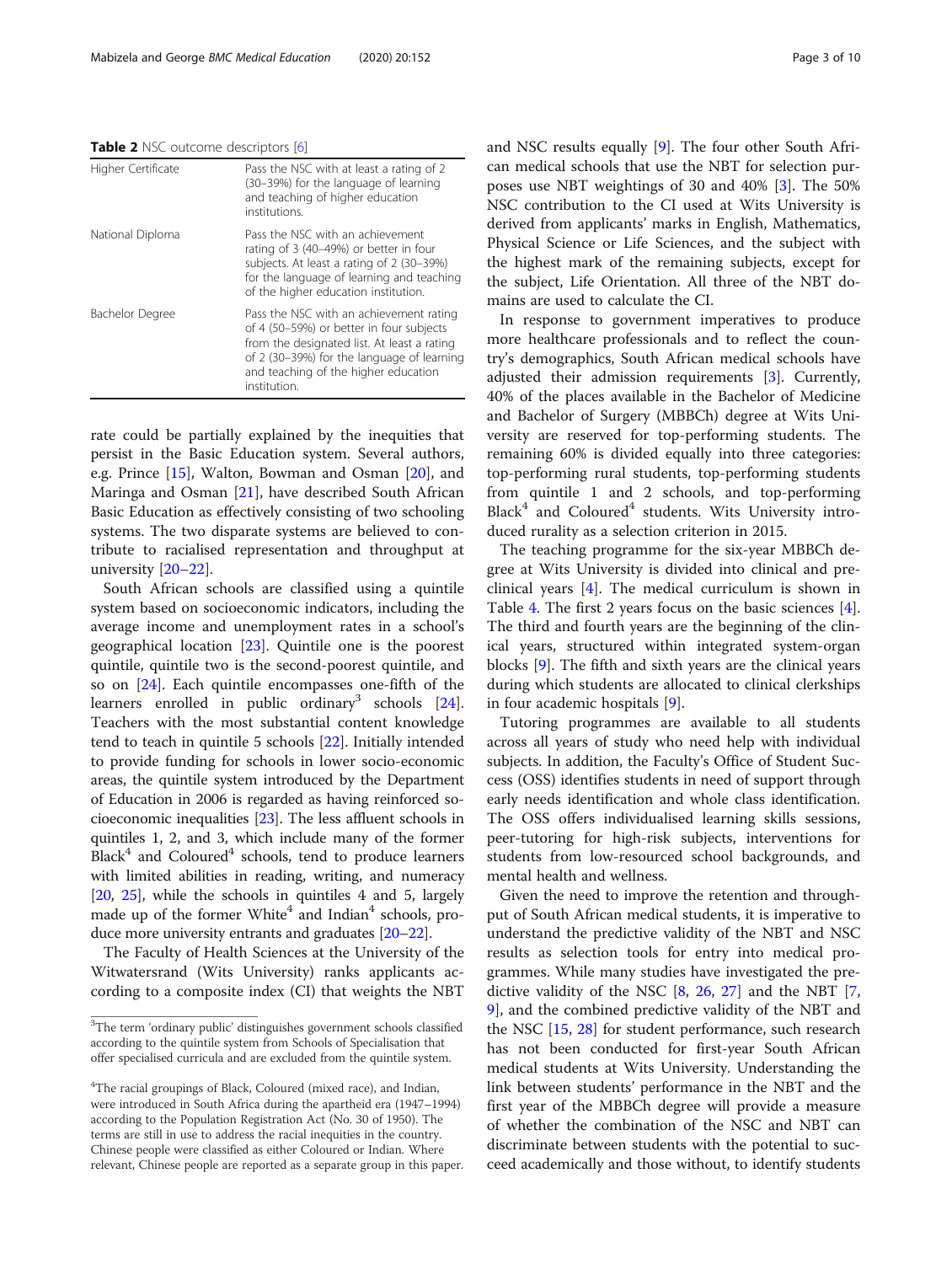<span id="page-3-0"></span>Table 3 NBT benchmarks set in 2015 for degree purposes [[14\]](#page-9-0)

| NBT level          | Domain [percentage range]                                                                                                                                                                                                                                                                                                                  | Recommended programmes                                                                                                                 |
|--------------------|--------------------------------------------------------------------------------------------------------------------------------------------------------------------------------------------------------------------------------------------------------------------------------------------------------------------------------------------|----------------------------------------------------------------------------------------------------------------------------------------|
| Proficient         | NBT MAT [69-100]<br>Performance suggests that academic performance<br>will not be adversely affected in cognate domains.<br>NBT AL [68-100]<br>If admitted, students should be placed in regular<br>NBT OL [70-100]<br>programmes of study.                                                                                                |                                                                                                                                        |
| Intermediate upper | NBT MAT [52-68]<br>NBT AL [54-67]<br>NBT QL [55-69]                                                                                                                                                                                                                                                                                        | Students are likely to need complementary support<br>(additional tutorials, workshops, augmented courses,<br>language intensive work). |
| Intermediate lower | NBT MAT [35-51]<br>NBT AL [40-53]<br>NBT OL [40-54]                                                                                                                                                                                                                                                                                        | Students need to be placed in an extended programme.                                                                                   |
| <b>Basic</b>       | NBT MAT [0-34]<br>Test performance reveals serious learning challenges: it<br>is predicted that students will not cope with degree-level<br>NBT AL [0-39]<br>study without extensive and long-term support. Institutions<br>NBT QL [0-39]<br>admitting students performing at this level would need to<br>provide such support themselves. |                                                                                                                                        |

who will require a foundation programme, and to identify academically at-risk students who may need additional support in the regular MBBCh programme. Focusing on first-year medical students enrolled at Wits University between 2011 and 2017, this study investigated the proportion of the variance in the academic success (passing the first year at the first attempt) explained by the three NBT domains and the four NSC subjects used in the admissions process. The study also sought to identify which of the NBT domains and NSC subjects used for selecting students are significant predictors for academic success. The study further explored the association between the NBT performance levels and students' first-year progression outcome (passed, failed, or cancelled). Lastly, the link between students' academic performance and school quintiles was investigated. The school quintiles were used as a proxy for socio-economic status, to understand how the disparities existing in the South African education systems influence students' academic performance.

Table 4 Medical curriculum at Wits University

| Year of study | Subject                                                                                                                                                                             |
|---------------|-------------------------------------------------------------------------------------------------------------------------------------------------------------------------------------|
|               | Introduction to Medical Sciences L<br>Chemistry I<br>Physics I<br>Sociological Foundations of Health<br>Psychological Foundations of Health<br>System Dynamics for Medical Students |
| 2             | Human Anatomy<br>Molecular Medicine<br>Physiology and Medical Biochemistry I<br>Medical Thought and Practice I                                                                      |
| 3             | Integrated Basic Medical and Human Sciences A                                                                                                                                       |
| 4             | Integrated Basic Medical and Human Sciences B                                                                                                                                       |
| 5             | Integrated Clinical Medicine A                                                                                                                                                      |
| 6             | Integrated Clinical Medicine B                                                                                                                                                      |

## **Methods**

This retrospective study analysed data for 1652 students registered for the MBBCh degree between 2011 and 2017, obtained from the Business Intelligence Services unit at Wits University. The data were analysed using IBM SPSS V25.0.

Frequency tables were used to describe the cohort's demographic details and NBT performance. Crosstabs were used to understand the differences in first-year students' progression outcomes (passed, failed, or cancelled) by school quintile.

A hierarchical regression was used to explore the amount of the variance in academic success explained by the three NBT domains while controlling for the four NSC subjects used for selection purposes. The independent variables were the results of three NBT domains and the four NSC subjects. The dependant variable was the first-year grade point average of students who passed. The grade point average is derived from the marks allocated for the first-year subjects in the MBBCh degree (see Table 4).

The hierarchical regression model included 1236 of the 1652 students in the study cohort who met the criteria for inclusion; namely, they had NBT results, NSC results for the required subjects, and had passed the first year. Of the 416 students who were removed from the regression analysis, 10 did not have NBT results, 157 did not have NSC results [Life Sciences (140), Physical Sciences (15) and English (2)], and 234 were students who had either discontinued the first year of study (89) or had failed the year (145). Before interpreting the results, the data were examined for the assumptions of the hierarchical regression (normality, linearity, intercorrelations, homoscedasticity and Mahalanobis distance) [[29](#page-9-0)– [31\]](#page-9-0) and 15 outliers (students who fell above or below the interquartile range) were removed from the data used in the regression. ANOVA F statistics were used to confirm the predictive utility of the entire model. The  $R^2$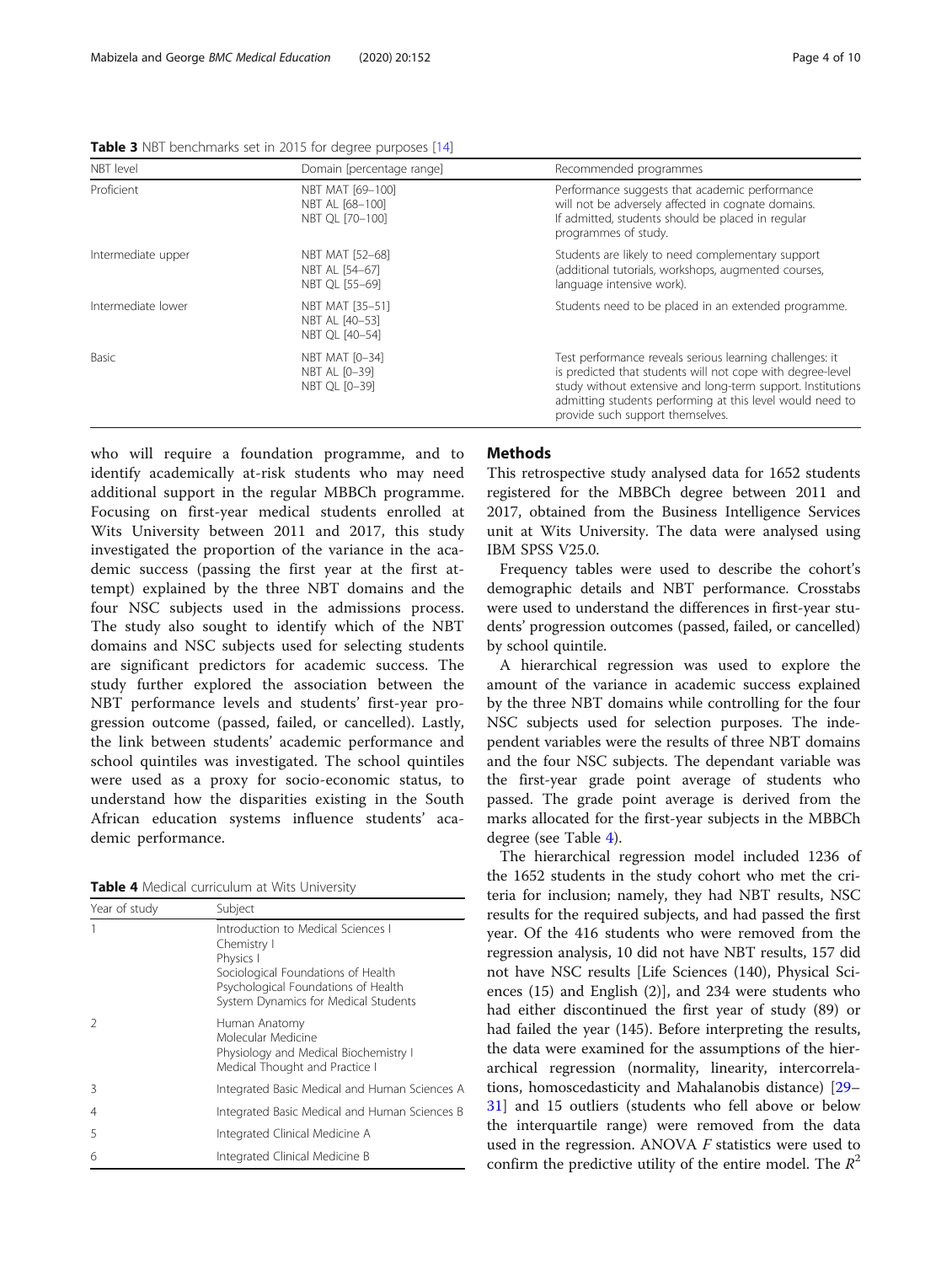coefficients, which are the accurate proportion of the variation in the dependent variable, were interpreted and reported for the two models. The unstandardised  $(B)$ and standardised (β) regression coefficient and significance levels for the unique contribution of each predicting variable were examined to identify which variables were significant predictors of academic success in the first year of study. Lastly, the effect size of the model was calculated [[32](#page-9-0)].

Chi-square tests were used to explore the association between students' NBT performance levels and their first-year progression outcome (passed, failed, or cancelled). Of the 1652 students in the study cohort, ten did not have NBT results and were excluded from the analysis, leaving 1642 cases. Where cells in the contingency table had less than 5% frequency counts, the NBT levels were aggregated to increase the expected counts for the cells. Cell counts of less than 5% violate the assumption of chi-square tests necessary to avoid erroneously interpreting a result as significant (type I error) and incorrectly interpreting a result as not significant (type II error) [[33](#page-9-0)]. The frequencies were raised above the critical 5% frequency by merging the following levels: NBT MAT intermediate lower and basic; NBT AL intermediate upper and intermediate lower; and NBT QL intermediate lower and basic. The Pearson chi-square value and the *p*-value  $\leq 0.05$  were used to assess the statistical

**Table 5** Student demographics ( $N = 1652$ )

significance of the association between each of the NBT domains and the first-year progression outcome. The effect size of the association was calculated and reported using Cohen's conventions [\[32](#page-9-0)].

Ethics approval for the study was obtained from the Human Research Ethics Committee (Medical) of Wits University (Clearance Certificate Number M170490).

# Results

Table 5 shows that the students in the study cohort were predominantly female (56%;  $n = 931$ ), Black<sup>4</sup> (44%;  $n =$ 732), and of urban origin (78%;  $n = 1295$ ). More than 80% had attended the better-resourced schools: 74% (1223) were from quintile 5 schools, and 7% (115) had attended quintile 4 schools.

# First-year progression outcome for school quintile

Figure [1](#page-5-0) shows the first-year performance for the school quintiles. The pass rates for all quintiles were above 60%. Schools in quintile 1 were the worst-performing, with the lowest pass rate of 68.1% (32), the highest failure rate of 19.1% (9) and a cancellation rate of 12.8% (6). More than 80% of the students from schools in quintiles 2 to 5 passed the first year. Quintile 5 schools had the lowest failure rate of 8.6% (105), with a higher cancellation rate, 6.2% (75), than quintile 3 schools, 1.9% (2), and quintile 4 schools, 2.6% (3). The higher

| Variables         | 2011        | 2012        | 2013        | 2014        | 2015        | 2016        | 2017        |
|-------------------|-------------|-------------|-------------|-------------|-------------|-------------|-------------|
| Race <sup>4</sup> |             |             |             |             |             |             |             |
| Black             | 71 (38.8%)  | 136 (48.6%) | 104 (47.1%) | 99 (40.6%)  | 97 (40.2%)  | 110 (49.3%) | 115 (44.2%) |
| White             | 53 (29.0%)  | 85 (30.4%)  | 65 (29.4%)  | 61 (25.0%)  | 68 (28.2%)  | 46 (20.6%)  | 64 (24.6%)  |
| Coloured          | 14 (7.7%)   | 11 (3.9%)   | 8 (3.6.0%)  | 17 (7.0%)   | 18 (7.5%)   | 12 (5.4%)   | 21 (8.1%)   |
| Indian            | 42 (23.0%)  | 45 (16.1%)  | 43 (19.5%)  | 65 (26.6%)  | 56 (23.2%)  | 55 (24.7%)  | 60 (23.1%)  |
| Chinese           | $3(1.6\%)$  | $3(1.1\%)$  | $1(0.5\%)$  | $2(0.8\%)$  | $2(0.8\%)$  | $0(0.0\%)$  | $0(0.0\%)$  |
| Gender            |             |             |             |             |             |             |             |
| Male              | 67 (37.0%)  | 101 (36.0%) | 94 (42.5%)  | 103 (42.0%) | 113 (47.0%) | 113 (51.0%) | 130 (50.0%) |
| Female            | 116 (63.0%) | 179 (64.0%) | 127 (57.5%) | 141 (58.0%) | 128 (53.0%) | 110 (49.0%) | 130 (50.0%) |
| Origin            |             |             |             |             |             |             |             |
| Rural             | 14 (8.0%)   | 22 (8.0%)   | 23 (10.4%)  | 27 (11.1%)  | 66 (27.0%)* | 67 (30.0%)* | 62 (24.0%)* |
| Urban             | 149 (81.0%) | 237 (85.0%) | 191 (86.4%) | 211 (86.5%) | 164 (68.0%) | 151 (68.0%) | 192 (74.0%) |
| Unknown           | 20 (11.0%)  | 21 (7.0%)   | $7(3.2\%)$  | 6(2.5%)     | 11 (5.0%)   | $5(2.0\%)$  | $6(2.0\%)$  |
| School quintile   |             |             |             |             |             |             |             |
|                   | $0(0.0\%)$  | $3(1.0\%)$  | $4(2.0\%)$  | $1(0.4\%)$  | $7(3.0\%)$  | 18 (8.0%)   | 14 (5.0%)   |
| 2                 | $6(3.3\%)$  | $2(5.0\%)$  | 11 (1.0%)   | 10 (4.1%)   | 17 (7.0%)   | 13 (6.0%)   | 28 (11.0%)  |
| 3                 | 5(2.7%)     | 10 (4.0%)   | 18 (8.0%)   | 8 (3.3%)    | 23 (9.5%)   | 25 (11.0%)  | 15 (6.0%)   |
| 4                 | $9(5.0\%)$  | 20 (7.0%)   | 16 (7.0%)   | 23 (9.4%)   | 18 (7.0%)   | 13 (6.0%)   | 16 (6.0%)   |
| 5                 | 143 (78.1%) | 224 (80.0%) | 165 (75.0%) | 196 (80.3%) | 165 (68.5%) | 149 (67.0%) | 181 (70.0%) |
| Unknown           | 20 (11.0%)  | 21 (7.5%)   | $7(3.0\%)$  | 6(2.5%)     | 11 (5.0%)   | $5(2.0\%)$  | $6(2.0\%)$  |

\* Wits University introduced rurality as a selection criterion in 2015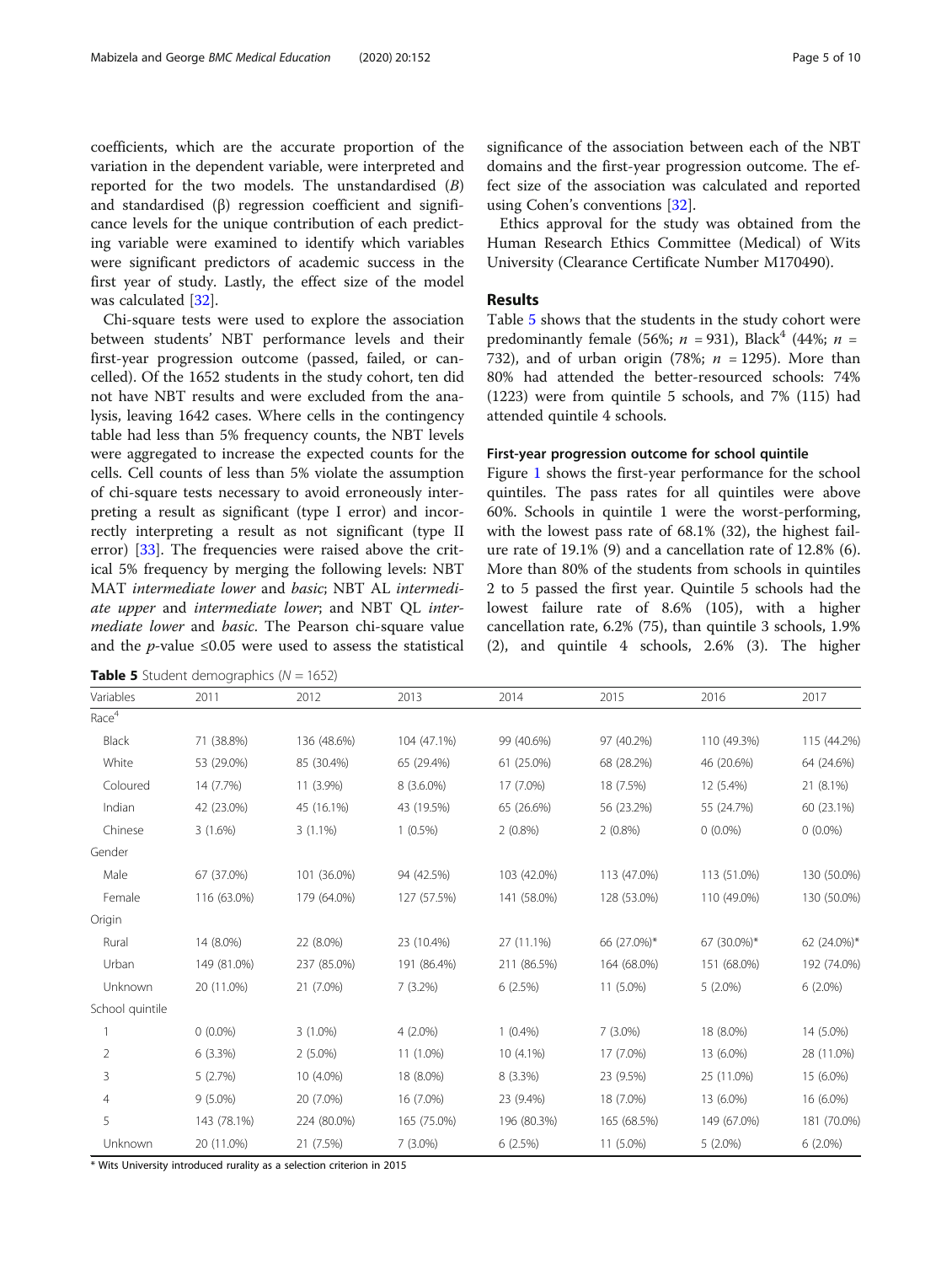<span id="page-5-0"></span>

cancellation rate for students from quintile 5 schools could be explained by this quintile constituting the majority (74%, 1223) of the 1652 students in the study cohort.

Table 6 shows the NBT results for the study cohort. Only 54.3% (891) of the students with NBT MAT results were proficient. The NBT MAT domain had the highest number of students who fell outside of the proficient level 45.7% (751), followed by the NBT QL domain, 36.7% (606), and the NBT AL domain 23.8% (380).

#### Predictive validity of the NBT and NSC

Table 7 shows the mean and standard deviation for the variables used in the regression. The correlation table in Additional file [1](#page-8-0) shows a positive correlation amongst the independent variables of less than 0.7 and that no independent variable correlated with the dependant variable with a correlation coefficient of less than 0.3, as required for regression analyses.

The NBT domains explained a statistically significant 26% of variance of the first-year grade point average of the students who passed,  $R^2 = 0.263$ ,  $F(3, 1232) =$ 146.78,  $p < 0.000$ . After controlling for the role of the NBT domains, the four NSC subjects, Life Sciences, English, Mathematics, and Physical Science, explained 19% of the variance,  $R^2 = 0.188$ ,  $F(3, 1229) = 137.14$ ,  $p <$ 0.000. In combination, all predicting variables contributed 45% of the variance in the final marks for the

Table 6 MBBCh students' performance level for each NBT domain (2011–2017)

| Performance levels | NBT MAT<br>$(n = 1642)^{*}$ | NBT AI<br>$(n = 1646)^{*}$ | NBT OL<br>$(n = 1646)^{*}$ |
|--------------------|-----------------------------|----------------------------|----------------------------|
| Proficient         | 891 [54.3%]                 | 1253 [76.1%]               | 1037 [63.0%]               |
| Intermediate Upper | 503 [30.6%]                 | 313 [18.9%]                | 467 [28.4%]                |
| Intermediate Lower | 233 [14.2%]                 | 80 [4.8%]                  | 138 [8.4%]                 |
| <b>Basic</b>       | 15 [0.9%]                   |                            | 4 [0.2%]                   |

\*Number of students with results

students who passed the first year of study at the first attempt,  $R^2 = 0.451$ , F (6, 1229) = 166.29, p < 0.000. The unstandardised  $(B)$  and standardised  $(β)$  regression coefficient and squared semi-partial correlations  $(sr^2)$  (which denotes the significance of each variable) for the unique contribution of each predicting variable are reported in Table [8.](#page-6-0) The effect size of this model was  $(f^2 = 0.82)$ .

The lack of significance of the NBT MAT domain could be attributed to the overlap between the content assessed in this domain and the mathematics content taught in Grade 12, as required by the Curriculum and Assessment Policy Statement for Mathematics [[34](#page-9-0)].

# Association between the NBT levels and student performance

A Pearson's chi-square test between the NBT MAT proficiency levels and the first-year progression outcome was statistically significant,  $\chi^2$  (4, N = 1642) = 184.513, p = 0.000. The association between the NBT MAT and firstyear progression outcome was small,  $φ = 0.23$  $φ = 0.23$  $φ = 0.23$ . Figure 2 shows that students who were proficient in the NBT MAT were more likely to pass the first year compared to students admitted with results at the *intermediate upper* and intermediate lower levels.

|  | <b>Table 7</b> Descriptive Statistics ( $N = 1236$ ) |  |  |  |
|--|------------------------------------------------------|--|--|--|
|--|------------------------------------------------------|--|--|--|

|                                  | Mean  | Std. Deviation |
|----------------------------------|-------|----------------|
| First-year results               | 65.59 | 7.773          |
| <b>NBT Mathematics</b>           | 71.38 | 14.607         |
| <b>NBT Academic Literacy</b>     | 73.79 | 9.476          |
| <b>NBT Quantitative Literacy</b> | 73.81 | 12.258         |
| <b>NSC English</b>               | 80.98 | 6.390          |
| <b>NSC Maths</b>                 | 87.18 | 7.566          |
| <b>NSC Life Sciences</b>         | 85.50 | 5.355          |
| <b>NSC Physical Science</b>      | 83.87 | 8.356          |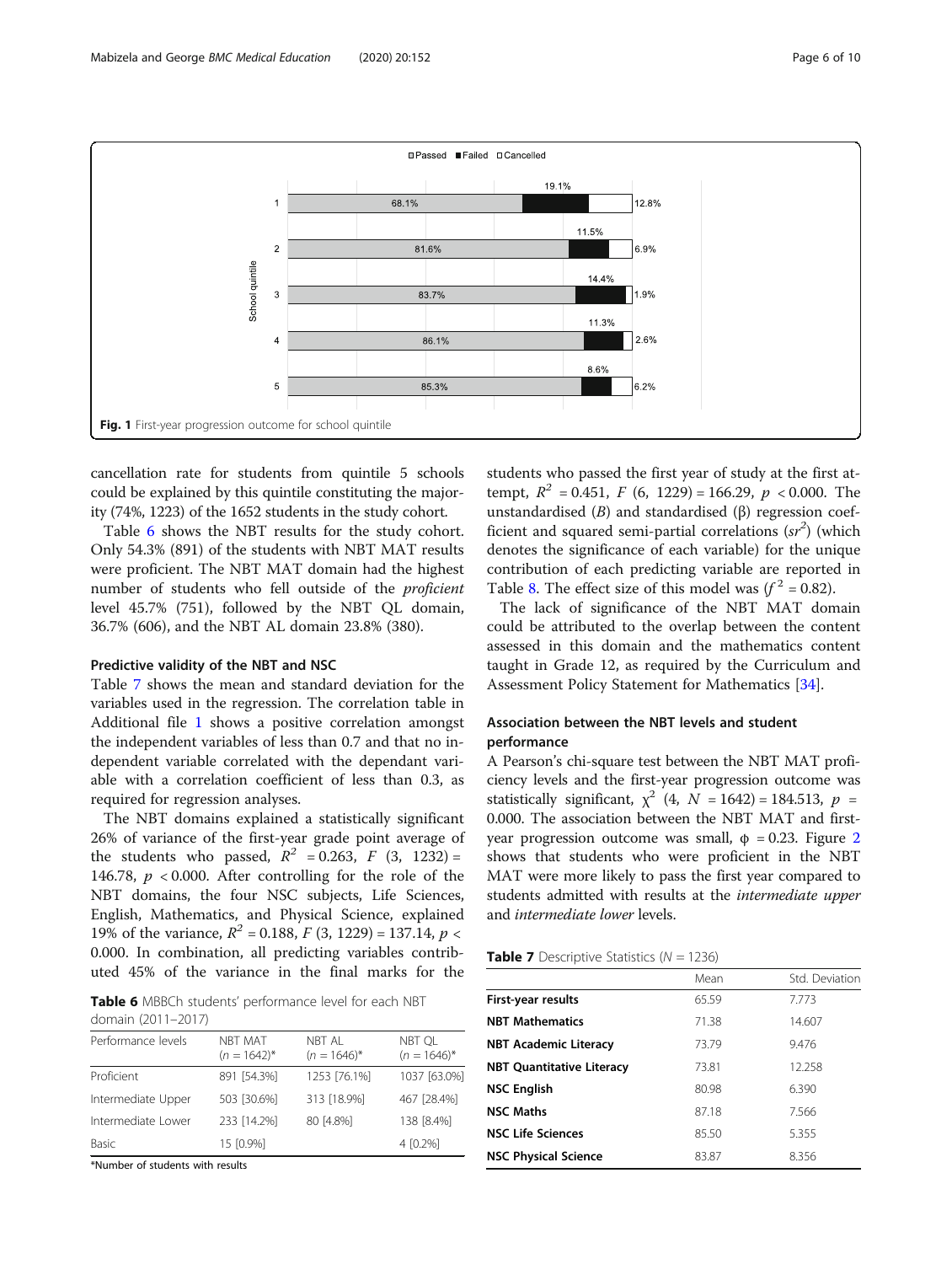<span id="page-6-0"></span>Table 8 Significance of each predictor to first-year academic success

| Variable                         | B [95% CI]                     | β     | Sig       |
|----------------------------------|--------------------------------|-------|-----------|
| Model 1                          |                                |       |           |
| <b>NBT Mathematics</b>           | 0.177 [0.146, 0.207]           | 0.332 | $0.000**$ |
| <b>NBT Academic Literacy</b>     | 0.142 [0.095, 0.190]           | 0.174 | $0.000**$ |
| <b>NBT Quantitative Literacy</b> | 0.078 [0.037, 0.120]           | 0.124 | $0.000**$ |
| Model 2                          |                                |       |           |
| <b>NBT Mathematics</b>           | $0.009$ [ $-0.024$ , $0.041$ ] | 0.016 | 0.596     |
| <b>NBT Academic Literacy</b>     | $0.171$ [0.125, 0.216]         | 0.208 | $0.000**$ |
| <b>NBT Quantitative Literacy</b> | 0.068 [0.032, 0.104]           | 0.107 | $0.000**$ |
| English                          | 0.081 [0.019, 0.144]           | 0.067 | $0.011*$  |
| Maths                            | 0.263 [0.193, 0.333]           | 0.256 | $0.000**$ |
| Life Sciences                    | 0.199 [0.118, 0.280]           | 0.137 | $0.000**$ |
| <b>Physical Science</b>          | $0.177$ [0.116, 0.238]         | 0.190 | $0.000**$ |
| CI confidence interval.          |                                |       |           |

 $*p < 0.01, **p < 0.000$ 

The intermediate upper and intermediate lower levels were aggregated to increase the counts for the NBT AL levels. A Pearson's chi-square test between the NBT AL proficiency levels and the first-year overall outcome was statistically significant,  $\chi^2$  (2, N = 1642) = 11.994, p = 0.002. The association between the NBT AL and firstyear progression outcome was small,  $φ = 0.08$ . As shown in Fig. [3](#page-7-0), students who were proficient in the NBT AL domain performed better than students who obtained results in both intermediate levels.

In the NBT QL domain, the intermediate lower and basic levels were combined to provide frequencies greater than 5%. A Pearson's chi-square test between the NBT QL proficiency levels and first-year results was statistically significant,  $\chi^2$  (4, N = 1642) = 83.433, p = 0.002. The association between the NBT QL and first-year progression outcome was small,  $\phi = 0.159$ . Despite the small effect size, students who were proficient performed academically better compared to students in either the intermediate upper or the intermediate lower level, as shown in Fig. [4](#page-7-0).

## **Discussion**

Of the seven variables tested in the regression, six were statistically significant in predicting academic success in the first year of study, the four NSC subjects and the two of the three NBT domains, the NBT QL and NBT AL. The NBT MAT domain was not statistically significant in this study, raising the question of whether Wits University and other universities using the NBT for selection purposes, need to reconsider the weighting of the NBT MAT domain. The NBT accounted for a greater amount of the variance in predicting academic success in the first year of study than the NSC. This finding, together with the strong association between the NBT proficiency levels and the first-year progression outcome that was observed, suggests that the NBT should be used together with the NSC to strengthen the admissions process. The student performance by school quintile showed that students who attended lower quintile schools were more likely to experience academic difficulties than those who attended schools in more affluent communities. This raises questions about whether adequate support was provided to the large number of students admitted with low entry-level skills.

Other authors have advocated that an additional selection test is used to complement the NSC. For example, Wadee and Cliff [\[4](#page-9-0)] advocated the use of more than one selection tool after they found that the NSC subjects correlate weakly with the first-year academic performance of medical students at Wits University. The NSC subjects were also found to be poor predictors of academic success in the first year of study in a Bachelor of Optometry programme [\[26](#page-9-0)]. After tracking the results of a cohort of students from three faculties over 6 years (2009–2014) at another South African higher-education institution, Prince [[11](#page-9-0)] called for the combined use of the NBT with the NSC to improve student placement and retention. Our findings provide empirical evidence supporting the combined use of the NBT and NSC results for the selection of medical students. In our study, the NSC only accounted for 19% of the variance in predicting academic success in the first year of the medical

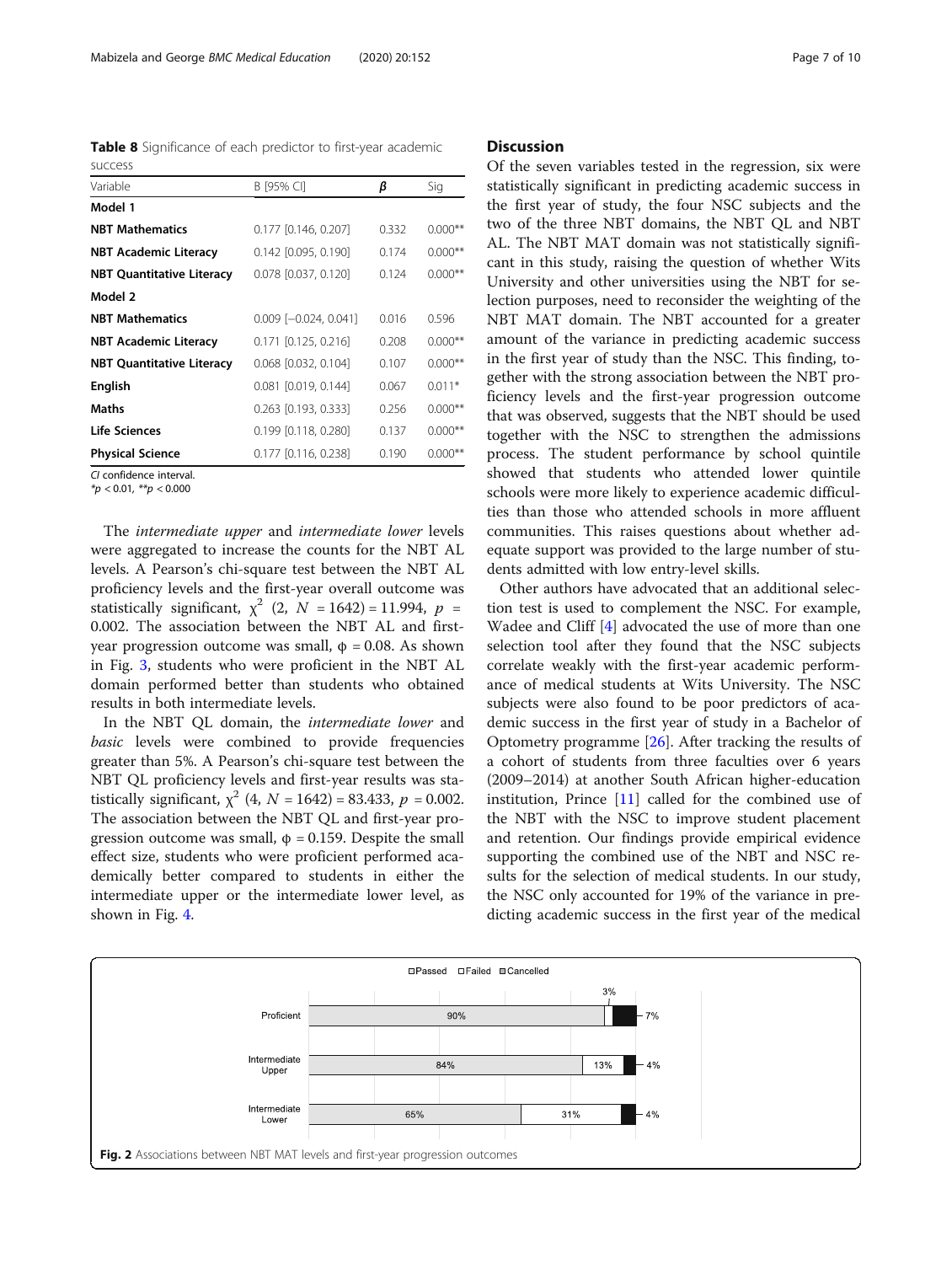<span id="page-7-0"></span>

programme. The greater variance (26%) explained by the NBT supports its use as an additional tool to complement the NSC as a predictor of academic success in the first year of study. However, only five of the nine medical schools in South Africa use a combination of the two tools, with other medical schools weighting the NBT lower than 50%.

In addition to the capacity of the NBT to assess students' abilities to engage with tertiary-level education, the NBT allows the identification of students who may need to be placed into suitable foundation programmes, based on academic skills in which they lack proficiency, and for identifying those admitted to the regular MBBCh programme who may need additional support. The norm-referenced basis of the NSC results, by contrast, offer limited potential for identifying students in medical programmes who need academic support [[4,](#page-9-0) [11](#page-9-0)]. We observed a strong association between the proficiency levels of the three NBT domains and students' first-year progression outcomes. Despite the low effect sizes for the associations, students who were proficient in the NBT domains were more likely to perform well academically, raising the question of what support is available for students who are admitted with low entry-level skills. The recent adjustments in university admission policies to include more students from lower quintile schools and rural areas [[3\]](#page-9-0) have increased the proportion of students with low entry-level skills [[9\]](#page-9-0). The disparities between students' entry-level skills and university admission requirements could be attributed to the stark differences between lower-quintile and higher-quintile schools [[20](#page-9-0)–[22\]](#page-9-0), which reflect the socio-economic differences in the country. While it is in the interests of social justice to admit students who reflect the demographics of the country [\[3](#page-9-0)], our results suggest that there is a higher probability that students with low entry-level skills need adequate support to cope with the academic demands of medical education.

Foundation programmes play a crucial role in addressing the learning disparities existing in secondary education and also in promoting students' chances of continued academic success [[35\]](#page-9-0). Some authors [[11,](#page-9-0) [20](#page-9-0), [36\]](#page-9-0) have advocated for the use of foundation programmes to address historical disadvantages in education and socio-economic background in countries like Australia, the United Kingdom, and South Africa. Students placed in foundation programmes are more likely to succeed in the first year of study [[11](#page-9-0), [36,](#page-9-0) [37\]](#page-9-0). Most South African higher-education students exceed the minimum time allowed to complete their studies [[11](#page-9-0), [19\]](#page-9-0). Foundation programmes could improve the firstyear success rate, which, ultimately, will improve retention and throughput rates. The academic demands of the medical programme may be a huge adjustment for students with low entry-level capabilities [[11\]](#page-9-0). Based on their NBT results, a large proportion of students in this

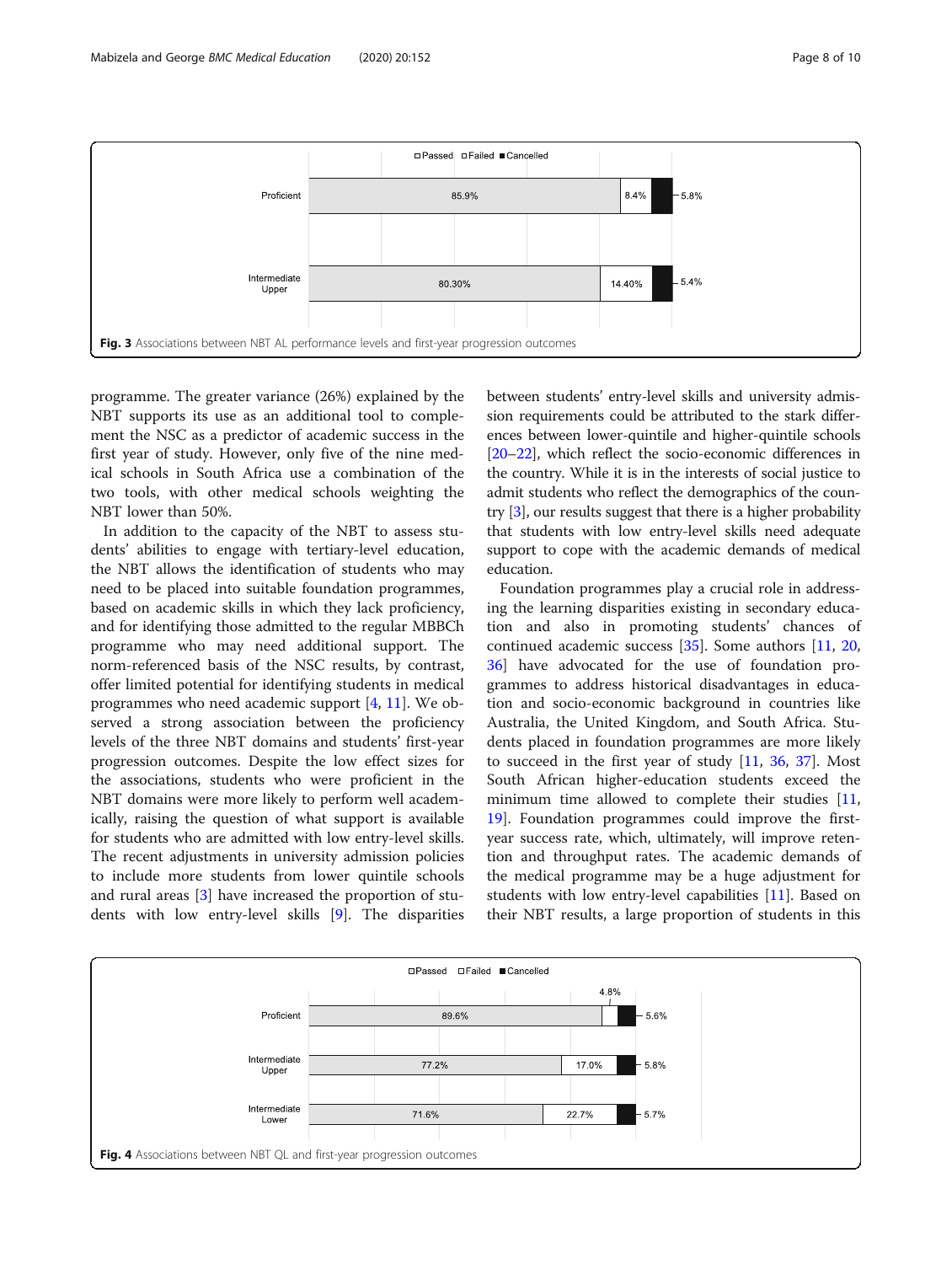<span id="page-8-0"></span>study who failed the first year at their first attempt could have benefitted from additional support, possibly in the form of a foundation programme. Nearly 31% of the students from quintile 1 (19.1%; 9) and quintile 2 schools (11.5%; 10) failed, and close to 20% from quintile 1 (12.8%; 6) and quintile 2 (6.9%; 6) cancelled their studies. The NBT recommends additional support for students accepted with results at the upper intermediate level, placement in foundation programmes for students with results at the intermediate lower level, and placement in other programmes for students with results at the basic level. More than 45.7% of the study cohort were accepted with NBT results that fell outside of the proficient level for the NBT MAT domain alone, while 0.9% of the students were accepted with NBT MAT results at the basic level. As access to medical education in South Africa is widened to accommodate students from different backgrounds and with different entry-level skills, foundation programmes could be useful to improve retention and throughput [\[36](#page-9-0)]. In 2016, van der Merwe et al. [\[3](#page-9-0)] reported that five of the nine South African medical schools offered foundation programmes, but perhaps other medical schools need to consider this.

The NBT and NSC investigated in this study only accounted for 45% of the variance in the academic success of the first-year students. This leaves 55% of the variance that could be attributed to other factors that have an impact on students' academic performance. For example, Ahmady et al. [\[38](#page-9-0)] found that students' learning styles, level of motivation, and being first-generation students influenced their performance. Arulampalam [[39\]](#page-9-0) reported on the influence of the location of students' accommodation on their academic achievement, while Yorke [[40](#page-9-0)] explored the impact of their career choice, financial difficulties encountered at home and while at university, and the strategies used in medical teaching. Another factor influencing student academic success is the types of support available. We have reported on the types of support available to medical students at Wits University, but we have not reported on what support students made use of and to what extent.

The myriad factors impacting on student performance in medical degrees, especially the widening of access to include more students from remote areas and students from disadvantaged backgrounds, provide opportunities for further study, both globally and locally, to promote equitable access that fosters fair chances for success. At a local level, areas for future research include investigating the relationship between students' scores for different NBT domains and their academic performance, the impact of different types of support on student achievement, and the impact of foundation programmes on student retention and throughput.

# Conclusion

These results suggest that the NBT, when weighted equally with the NSC results, explains more variance than the NSC results alone in predicting students' academic success in the first year of medical study. Based on the stronger predictive validity of the NBT, South African medical schools should implement the NBT as an additional selection tool to the NSC, with an equivalent weighting. We further recommend that the NBT, which was commissioned to assess students' readiness for university, should not be used only as a selection tool for admissions, but also to identify students likely to require additional support, possibly through foundation programmes. Our findings may be applicable to other South African medical schools and other health science professional programmes.

## Supplementary information

Supplementary information accompanies this paper at [https://doi.org/10.](https://doi.org/10.1186/s12909-020-02059-8) [1186/s12909-020-02059-8](https://doi.org/10.1186/s12909-020-02059-8).

Additional file 1.

## Abbreviations

NSC: National Senior Certificate; NBT: National Benchmark test; NBT MAT: National Benchmark Test in Mathematics; NBT AL: National Benchmark in Test Academic Literacy; NBT QL: National Benchmark Test in Quantitative Literacy; Wits University: University of the Witwatersrand; OSS: Office of Student Success; MBBCh: Bachelor of Medicine and Bachelor of Surgery

#### Acknowledgements

Not applicable

#### Authors' contributions

SM designed and conducted the study. SM and AG analysed the data and wrote the manuscript. Both authors read and approved the final manuscript.

#### Funding

Not applicable.

#### Availability of data and materials

The datasets used and analysed during the current study are available from the corresponding author on reasonable request.

#### Ethics approval and consent to participate

Ethics approval for the study was granted by the Human Research Ethics Committee (Medical) of the University of the Witwatersrand (Clearance Certificate: M170490). Permission to access the student data was obtained from the Registrar of the University of the Witwatersrand.

#### Consent for publication

Not applicable.

#### Competing interests

The authors declare that they have no competing interests.

Received: 9 January 2020 Accepted: 30 April 2020 Published online: 13 May 2020

#### References

Zipp GP, Ruscingno G, Olson V. Admission variables and academic success in the first year of the professional phase in a doctor of physical therapy program. J Allied Health. 2010;39:138–42.